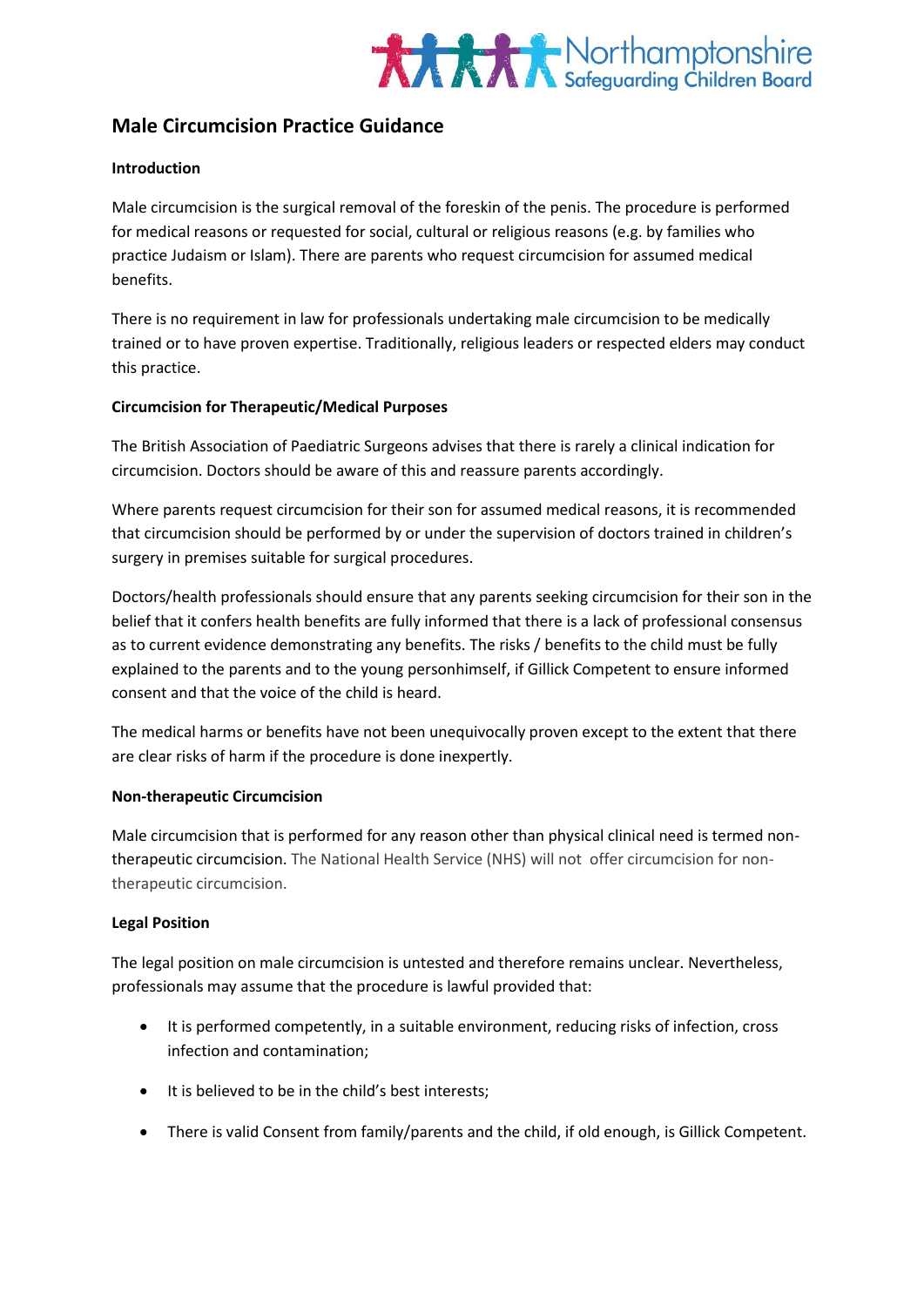

If doctors or other professionals are in any doubt about the legality of their actions, they should seek legal advice.

#### **Principles of Good Practice**

The welfare of the child should be paramount, and all professionals must act in the child's best interests. Children who are able to express views about circumcision should always be involved in the decision-making process:

- Even where they do not decide for themselves, the views that children express are important in determining what is in their best interests;
- Parental preference alone does not constitute sufficient grounds for performing a surgical procedure on a child unable to express his own view. Parental preference must be weighed in terms of the child's interests;
- When the courts have confirmed that the child's lifestyle and likely upbringing are relevant factors to take into account;
- Each individual case needs to be considered on its own merits.

An assessment of best interests in relation to non-therapeutic circumcision should include consideration of:

- The child's own ascertainable wishes, feelings and values;
- The child's ability to understand what is proposed and weigh up the alternatives;
- The child's potential to participate in the decision, if provided with additional support or explanations;
- The child's physical and emotional needs;
- The risk of harm or suffering for the child;
- The views of parents and family;
- The implications for the child and family of performing, and not performing, the procedure;
- Relevant information about the child and family's religious or cultural background.

Consent for circumcision is valid only where the people (or person) giving consent have the authority to do so and understand the implications (including that it is non-reversible procedure) and risks. Where people with Parental Responsibility for a child disagree about whether he should be circumcised, the child should not be circumcised without the leave of the court.

## **Doctors' Response**

Doctors are under no obligation to comply with a request to circumcise a child and circumcision is not a service which is provided free of charge. Nevertheless, some doctors and hospitals are willing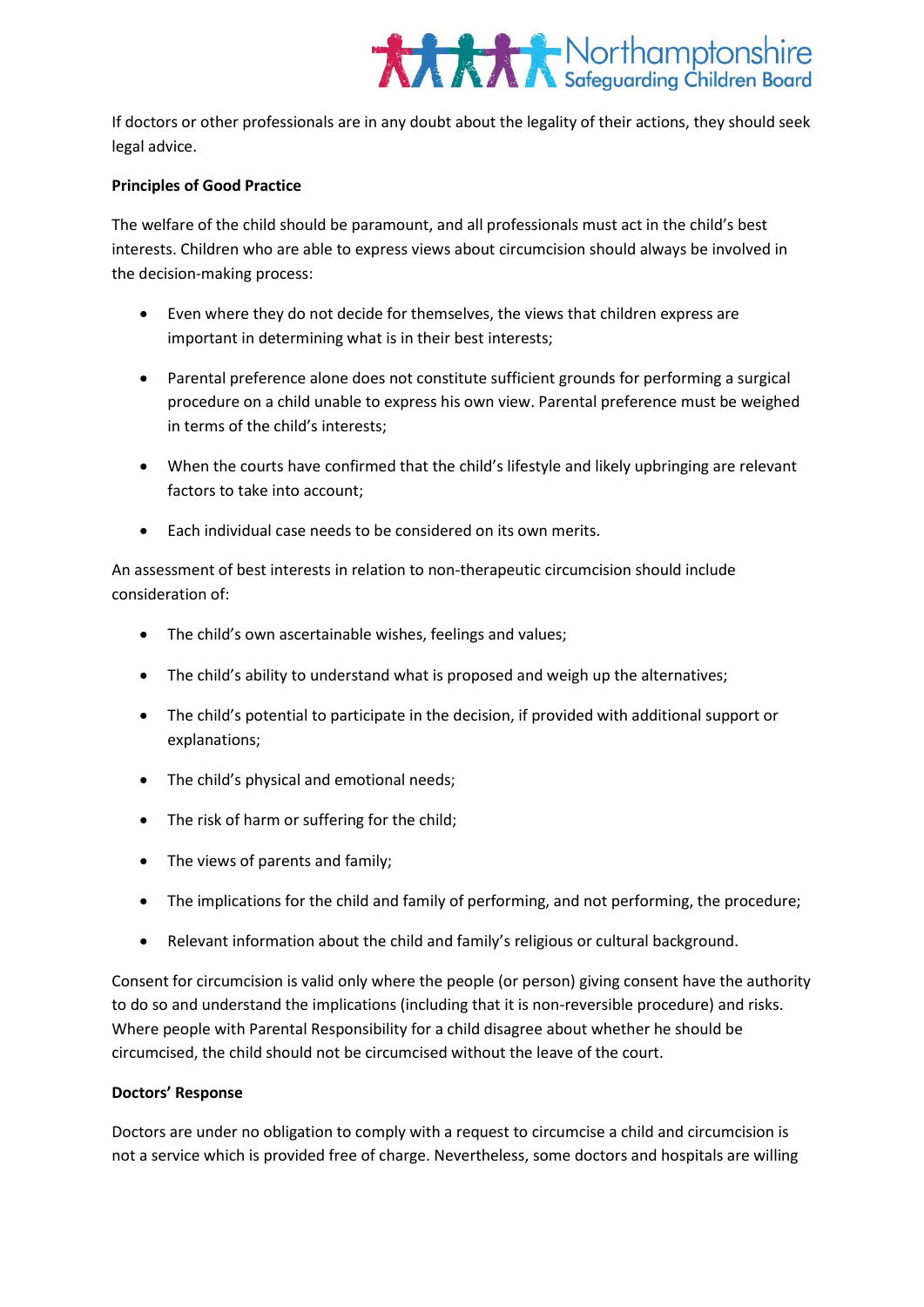

to provide circumcision without charge rather than risk the procedure being carried out in unhygienic conditions.

Poorly performed circumcisions have legal implications for the doctor responsible. In responding to requests to perform male circumcision, doctors should follow any guidance issued by the:

- General Medical Council Guidance for doctors;
- British Medical Association in respect of responding to requests to perform male circumcision;
- Royal College of Surgeons Statement on Male Circumcision.

## **Recognition of Harm**

Harm, in the case of male circumcision, may stem from the fact that clinical practice was incompetent, including lack of anaesthesia, or that clinical equipment and facilities are inadequate. Circumcision may constitute Significant Harm to a child if the procedure was undertaken in such a way that the child:

- Acquires an infection as a result of neglect;
- Sustains physica,l functional or cosmetic damage;
- Suffers emotional, physical or sexual harm in the future arising from the way in which the procedure was carried out;
- Suffers emotional harm from not having been sufficiently informed and consulted, or not having his wishes taken into account.

## **See Recognition of Significant Harm - Definition and Signs of Abuse Guidance.**

Significant Harm is defined as a situation where a child is likely to suffer a degree of physical, sexual and/or emotional harm (through abuse or Neglect) which is so harmful there needs to be compulsory intervention by child protection agencies in the life of the child and their family.

The professionals most likely to become aware that a boy is at risk of, or has already suffered, harm from circumcision are health professionals (GP's, health visitors, A&E staff or school nurses) and childminding, day care and teaching staff.

#### **Multi-agency Response**

lf a professional in any agency becomes aware, through something a child discloses or another means, that the child has been or may be harmed through male circumcision, a referral must be made to Children's Social Care under the Referrals Procedure. Children's Social Care should assess the risk of harm to other male children in the same family, including unborn children.

#### **Role of Community/Religious Leaders**